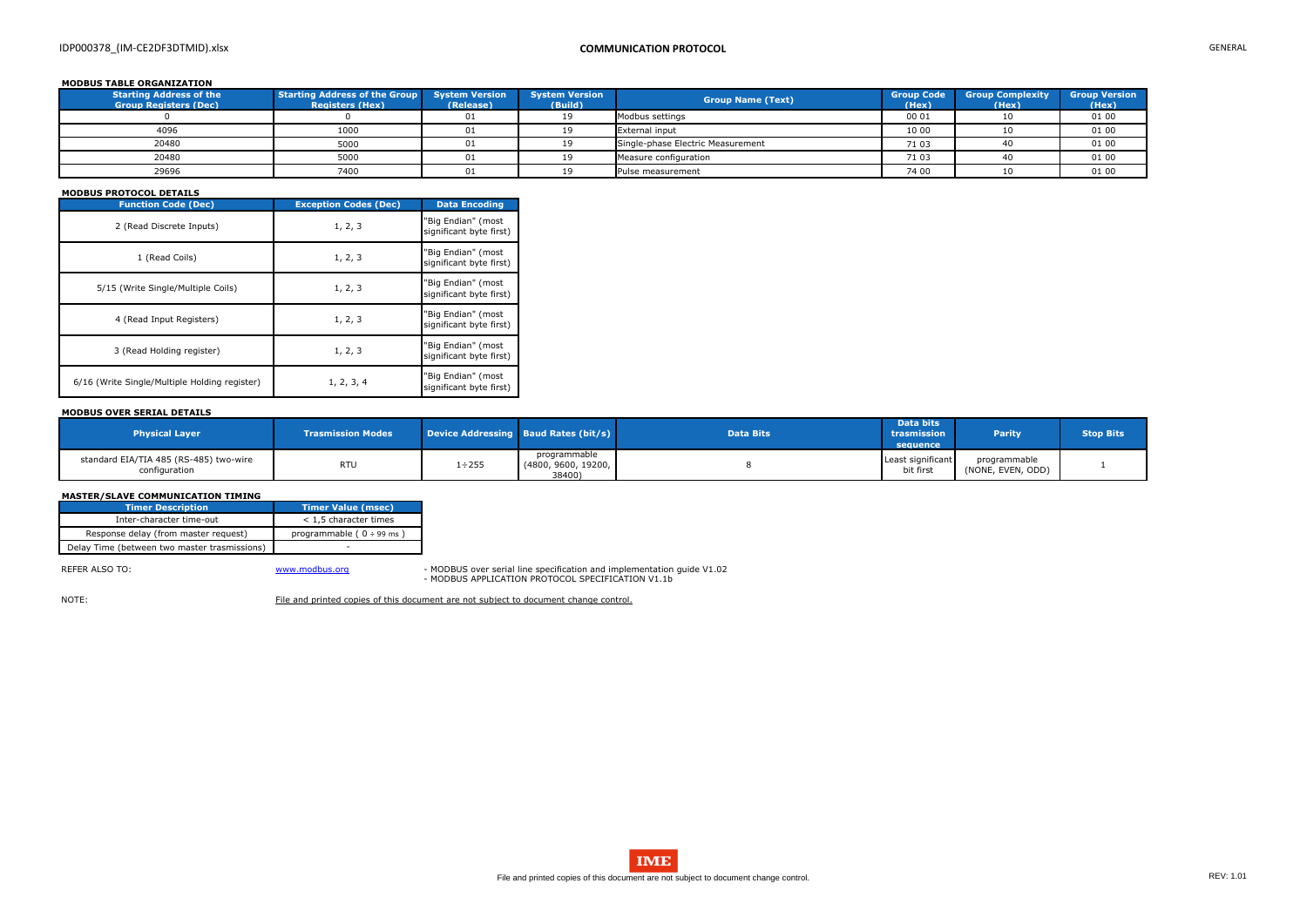# IDP000378\_(IM-CE2DF3DTMID).xlsx **COMMUNICATION PROTOCOL** DISCRETE INPUT - Bits (R)

| <b>Register</b><br><b>Number</b> | <b>Register</b><br><b>Address</b><br>(Dec) | <b>Register</b><br><b>Address</b><br>(Hex) | <b>Dimension</b><br>[bit] | <b>Description</b>    | <b>Note</b> | <b>Read</b><br><b>Function</b><br><b>Codes (Dec)</b> | <b>Data Storing</b> |
|----------------------------------|--------------------------------------------|--------------------------------------------|---------------------------|-----------------------|-------------|------------------------------------------------------|---------------------|
| 4097                             | 4096                                       | 1000                                       |                           | <b>External input</b> |             |                                                      |                     |
| 4097                             | 4096                                       | 1000                                       |                           | Current active tariff | See Note 1  |                                                      |                     |

| <b>Note 1</b>              |  |  |
|----------------------------|--|--|
| 0: Tariff 1<br>1: Tariff 2 |  |  |
|                            |  |  |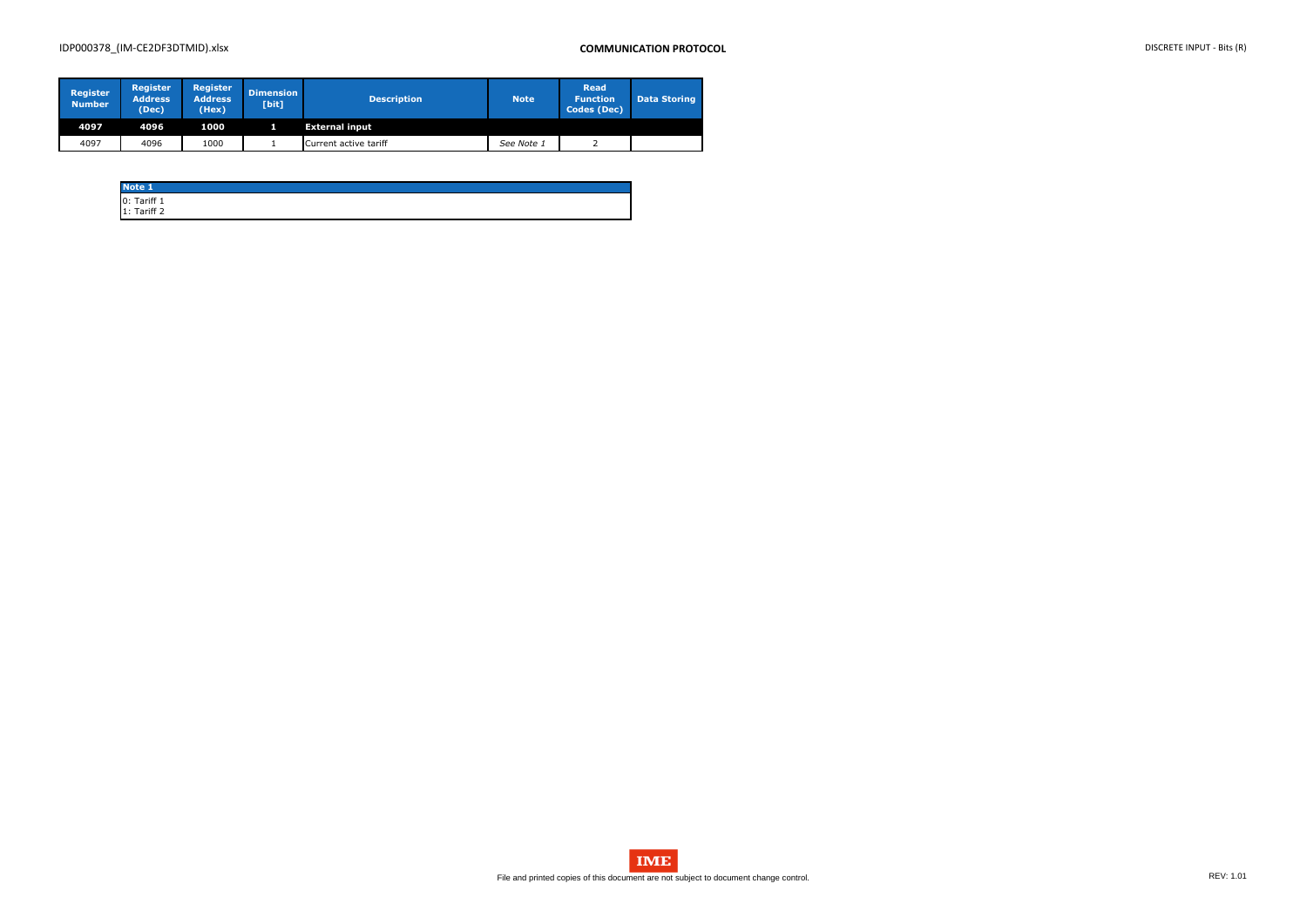# IDP000378\_(IM-CE2DF3DTMID).xlsx **COMMUNICATION PROTOCOL** COILS - Bits (R&W)

| <b>Register</b><br><b>Number</b> | <b>Register</b><br><b>Address</b><br>(Dec) | Register<br>Address'<br>(Hex) | <b>Dimension</b><br>[bit] | <b>Description</b>    | <b>Note</b> | <b>Read</b><br><b>N</b> Function<br>Codes (Dec) | <b>Write</b><br><b>Function</b><br>Codes (Dec) | <b>Data Storing</b> |
|----------------------------------|--------------------------------------------|-------------------------------|---------------------------|-----------------------|-------------|-------------------------------------------------|------------------------------------------------|---------------------|
|                                  |                                            |                               |                           | (no COILS availables) |             |                                                 |                                                |                     |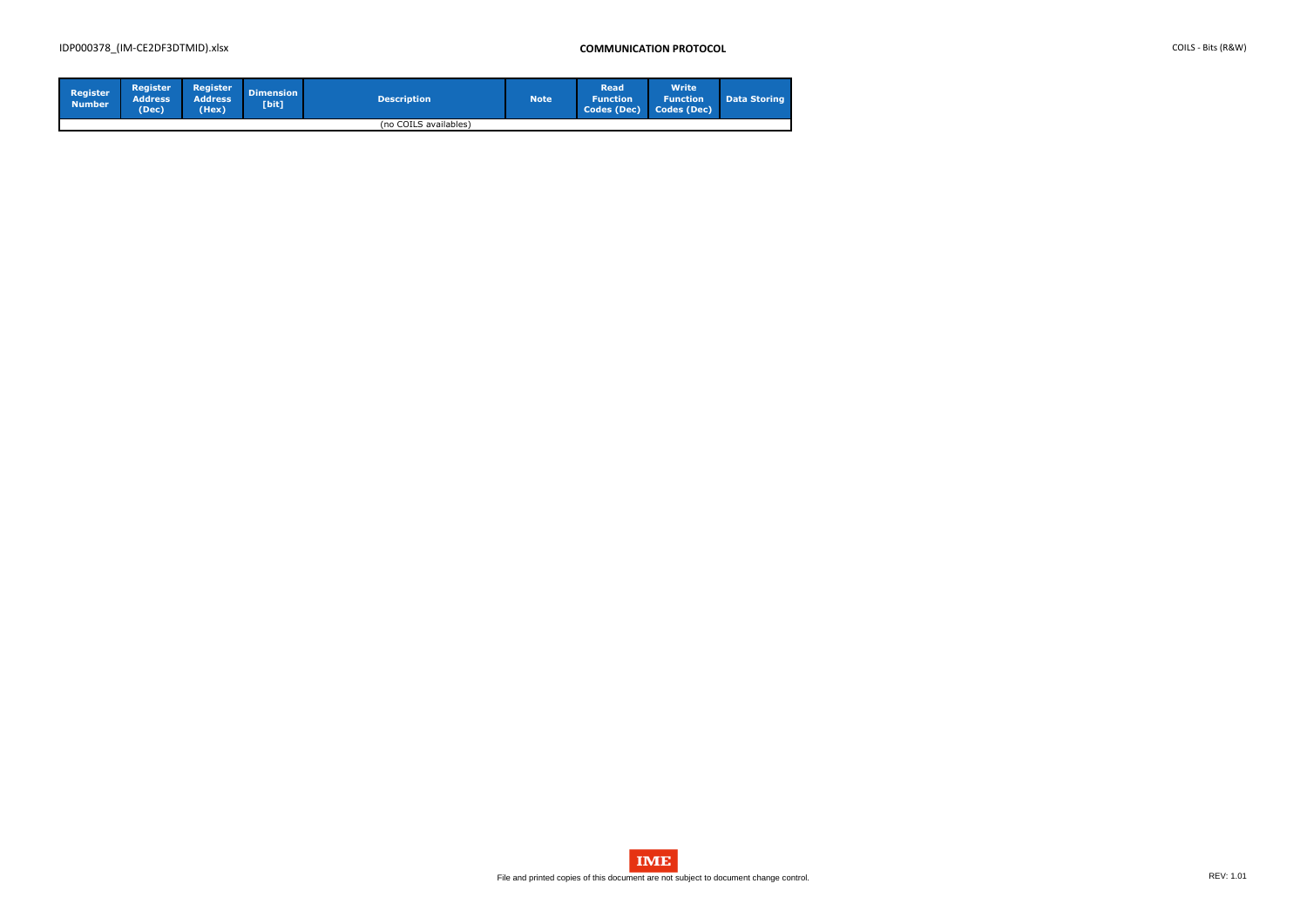| Register<br><b>Number</b> | <b>Register</b><br><b>Address</b><br>(Dec) | <b>Register</b><br><b>Address</b><br>(Hex) | <b>Dimension</b><br>[word] | <b>Bit</b><br><b>Position</b> | <b>Description</b>                                                      | <b>Type</b>      | <b>Scale</b>   | <b>Unit</b> | Range | <b>Note</b>       | <b>Read</b><br><b>Function</b><br>Code (Dec) | <b>Data</b><br><b>Storing</b> |
|---------------------------|--------------------------------------------|--------------------------------------------|----------------------------|-------------------------------|-------------------------------------------------------------------------|------------------|----------------|-------------|-------|-------------------|----------------------------------------------|-------------------------------|
| 20481                     | 20480                                      | 5000                                       | 140                        |                               | <b>Single-phase Electric Measurement</b>                                |                  |                |             |       |                   |                                              |                               |
| 20481                     | 20480                                      | 5000                                       | $\overline{2}$             |                               | See Note 1<br>Single-phase Current Value<br>unsigned integer<br>mA<br>1 |                  | $\overline{4}$ |             |       |                   |                                              |                               |
| 20483                     | 20482                                      | 5002                                       | 27                         |                               | RESERVED (all return "8000h")                                           |                  |                |             |       |                   |                                              |                               |
| 20510                     | 20509                                      | 501D                                       | $\overline{2}$             |                               | Single-phase Voltage L-N                                                | unsigned integer | 1              | mV          |       | See Note 1        | $\overline{4}$                               |                               |
| 20512                     | 20511                                      | 501F                                       | 26                         |                               | RESERVED (all return "8000h")                                           |                  |                |             |       |                   |                                              |                               |
| 20538                     | 20537                                      | 5039                                       | 1                          |                               | Single-phase frequency                                                  | unsigned integer | 0,01           | Hz          |       | See Note 1        | $\overline{4}$                               |                               |
| 20539                     | 20538                                      | 503A                                       | 13                         |                               | RESERVED (all return "8000h")                                           |                  |                |             |       |                   |                                              |                               |
| 20552                     | 20551                                      | 5047                                       | $\overline{2}$             |                               | Single-phase Active Power                                               | signed integer   | 0,01           | W           |       | See Note 2        | $\overline{4}$                               |                               |
| 20554                     | 20553                                      | 5049                                       | $\overline{4}$             |                               | RESERVED (all return "8000h")                                           |                  |                |             |       |                   |                                              |                               |
| 20558                     | 20557                                      | 504D                                       | $\overline{2}$             |                               | Single-phase Reactive power                                             | signed integer   | 0,01           | var         |       | See Note 2        | $\overline{4}$                               |                               |
| 20560                     | 20559                                      | 504F                                       | 10                         |                               | RESERVED (all return "8000h")                                           |                  |                |             |       |                   |                                              |                               |
| 20570                     | 20569                                      | 5059                                       | $\overline{2}$             |                               | Single-phase Apparent Power                                             | unsigned integer | 0,01           | VA          |       | See Note 1        | $\overline{4}$                               |                               |
| 20572                     | 20571                                      | 505B                                       | $10\,$                     |                               | RESERVED (all return "8000h")                                           |                  |                |             |       |                   |                                              |                               |
| 20582                     | 20581                                      | 5065                                       | 1                          |                               | Single-phase Power Factor (PF)                                          | signed integer   |                |             |       | See Note 2        | $\overline{4}$                               |                               |
| 20583                     | 20582                                      | 5066                                       | $5\phantom{.}$             |                               | RESERVED (all return "8000h")                                           |                  |                |             |       |                   |                                              |                               |
| 20588                     | 20587                                      | 506B                                       | $\mathbf{1}$               |                               | Single-phase Power Factor (sector)                                      | unsigned integer |                |             |       | See Note 5        | $\overline{4}$                               |                               |
| 20589                     | 20588                                      | 506C                                       | $\overline{4}$             |                               | RESERVED (all return "8000h")                                           |                  |                |             |       |                   |                                              |                               |
| 20593                     | 20592                                      | 5070                                       | $\overline{2}$             |                               | Positive Single-phase Active Energy                                     | unsigned integer | 0,01           | kWh         |       | See Note 1        | $\overline{4}$                               | Y                             |
| 20595                     | 20594                                      | 5072                                       | $\overline{2}$             |                               | Negative Single-phase Active Energy                                     | unsigned integer | 0,01           | kWh         |       | See Note 1        | $\overline{4}$                               | Y                             |
| 20597                     | 20596                                      | 5074                                       | $\overline{2}$             |                               | RESERVED (returns "8000h")                                              |                  |                |             |       |                   |                                              |                               |
| 20599                     | 20598                                      | 5076                                       | $\overline{2}$             |                               | Positive Single-phase Reactive Energy                                   | unsigned integer | 0,01           | kVarh       |       | See Note 1        | $\overline{4}$                               | Y                             |
| 20601                     | 20600                                      | 5078                                       | $\overline{2}$             |                               | Negative Single-phase Reactive Energy                                   | unsigned integer | 0,01           | kVarh       |       | See Note 1        | $\overline{4}$                               | Y                             |
| 20603                     | 20602                                      | 507A                                       | $\overline{2}$             |                               | RESERVED (returns "8000h")                                              |                  |                |             |       |                   |                                              |                               |
| 20605                     | 20604                                      | 507C                                       | $\overline{2}$             |                               | Positive Single-phase Active Energy (Tariff 1)                          | unsigned integer | 0,01           | kWh         |       | See Notes 1 and 6 | $\overline{4}$                               | Y                             |
| 20607                     | 20606                                      | 507E                                       | $\overline{2}$             |                               | Negative Single-phase Active Energy (Tariff 1)                          | unsigned integer | 0,01           | kWh         |       | See Notes 1 and 6 | $\overline{4}$                               | Y                             |
| 20609                     | 20608                                      | 5080                                       | $\overline{2}$             |                               | Positive Single-phase Reactive Energy (Tariff 1)                        | unsigned integer | 0,01           | kVarh       |       | See Notes 1 and 6 | $\overline{4}$                               | Y                             |
| 20611                     | 20610                                      | 5082                                       | $\overline{2}$             |                               | Negative Single-phase Reactive Energy (Tariff 1)                        | unsigned integer | 0,01           | kVarh       |       | See Notes 1 and 6 | $\overline{4}$                               | Y                             |
| 20613                     | 20612                                      | 5084                                       | $\overline{2}$             |                               | Positive Single-phase Active Energy (Tariff 2)                          | unsigned integer | 0,01           | kWh         |       | See Notes 1 and 6 | $\overline{4}$                               | Y                             |
| 20615                     | 20614                                      | 5086                                       | $\overline{2}$             |                               | Negative Single-phase Active Energy (Tariff 2)                          | unsigned integer | 0,01           | kWh         |       | See Notes 1 and 6 | $\overline{4}$                               | Y                             |
| 20617                     | 20616                                      | 5088                                       | $\overline{2}$             |                               | Positive Single-phase Reactive Energy (Tariff 2)                        | unsigned integer | 0,01           | kVarh       |       | See Notes 1 and 6 | $\overline{4}$                               | Y                             |
| 20619                     | 20618                                      | 508A                                       | 2                          |                               | Negative Single-phase Reactive Energy (Tariff 2)                        | unsigned integer | 0,01           | kVarh       |       | See Notes 1 and 6 | $\overline{a}$                               | Y                             |

| <b>Note 1</b>                                                                    |
|----------------------------------------------------------------------------------|
| Expressed on "numeric coding"; without mark (fixed more significant bit $= 0$ ); |
| Note 2                                                                           |
| Expressed in "numeric coding"; with mark (more significant bit $=$ mark);        |
| Note 5                                                                           |
| 0: power factor = $1$                                                            |
| 1: inductive                                                                     |
| 2: capacitive                                                                    |
| Note 6                                                                           |
| Only if the input acts as "Tariff selector"                                      |
| Note 7                                                                           |
| Only if the input acts as "Pulse measurement"                                    |
|                                                                                  |

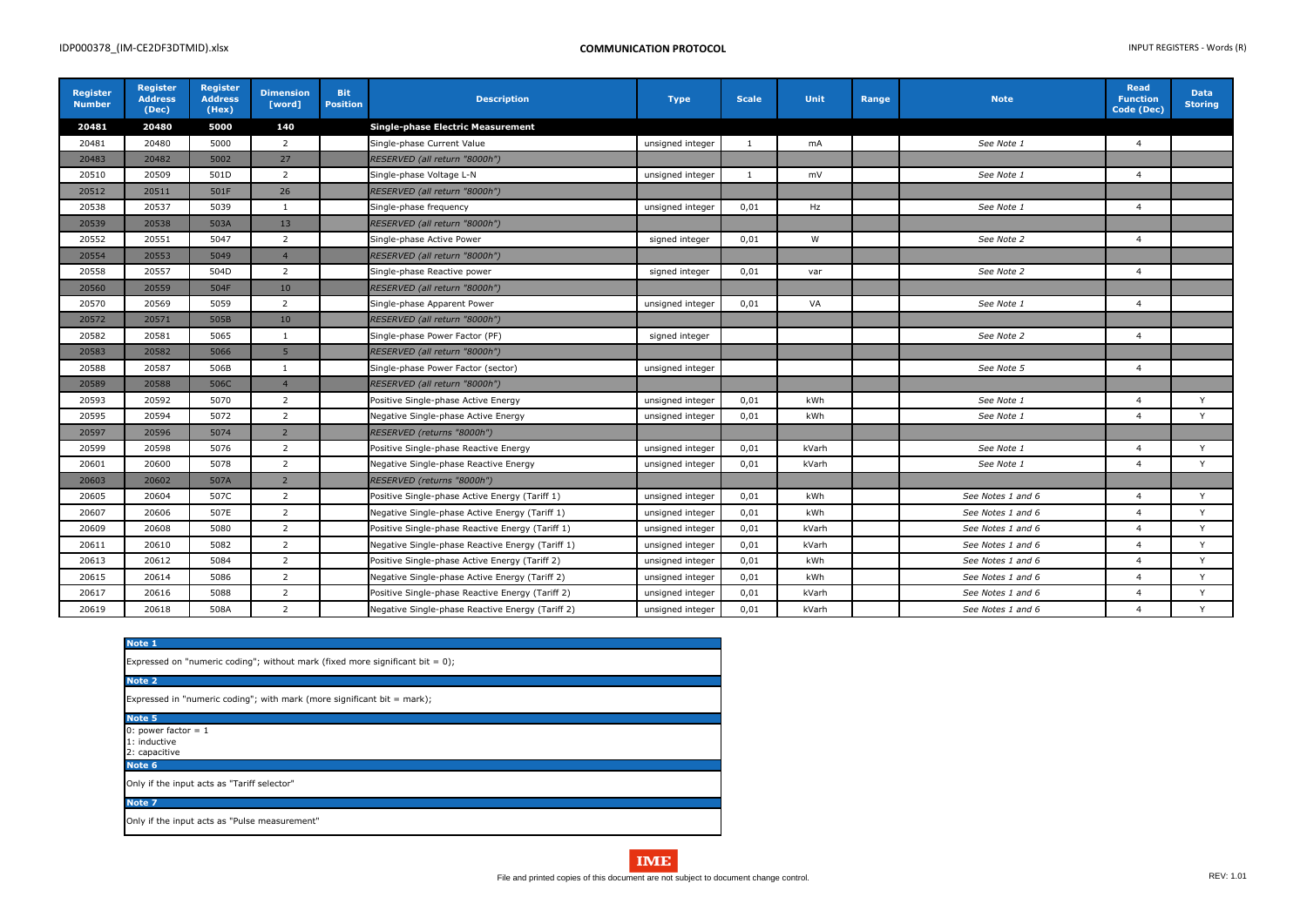| <b>Register</b><br><b>Number</b> | <b>Register</b><br><b>Address</b><br>(Dec) | <b>Register</b><br><b>Address</b><br>(Hex) | <b>Dimension</b><br>[word] | <b>Bit Position</b> | <b>Description</b>                                       | <b>Type</b>      | <b>Scale</b> | Unit  | Range    | <b>Note</b>       | <b>Read</b><br><b>Function</b><br><b>Codes (Dec)</b> | <b>Write</b><br><b>Function</b><br><b>Codes (Dec)</b> | <b>Data</b><br><b>Storing</b> |
|----------------------------------|--------------------------------------------|--------------------------------------------|----------------------------|---------------------|----------------------------------------------------------|------------------|--------------|-------|----------|-------------------|------------------------------------------------------|-------------------------------------------------------|-------------------------------|
| $\mathbf{1}$                     | $\mathbf{o}$                               | $\mathbf{o}$                               | $\mathbf{1}$               |                     | <b>Modbus settings</b>                                   |                  |              |       |          |                   |                                                      |                                                       |                               |
| 1                                | $\mathbf 0$                                | $\mathbf 0$                                |                            |                     | Protocol type                                            | unsigned integer |              |       |          | See Note 1        | 3                                                    | 16                                                    | $\vee$                        |
| 20481                            | 20480                                      | 5000                                       | 223                        |                     | <b>Measure configuration</b>                             |                  |              |       |          |                   |                                                      |                                                       |                               |
| 20481                            | 20480                                      | 5000                                       |                            |                     | <b>RESERVED</b>                                          |                  |              |       |          |                   |                                                      |                                                       |                               |
| 20482                            | 20481                                      | 5001                                       |                            |                     | <b>RESERVED</b>                                          |                  |              |       |          |                   |                                                      |                                                       |                               |
| 20483                            | 20482                                      | 5002                                       | $\overline{2}$             |                     | RESERVED (all return "8000h")                            |                  |              |       |          |                   |                                                      |                                                       |                               |
| 20485                            | 20484                                      | 5004                                       |                            |                     | <b>RESERVED</b>                                          |                  |              |       |          |                   |                                                      |                                                       |                               |
| 20486                            | 20485                                      | 5005                                       | 2                          |                     | <b>Calculation Settings Requirement</b>                  | unsigned integer |              |       |          | See Note 4        | 3                                                    | 16                                                    | Y                             |
| 20488                            | 20487                                      | 5007                                       | 71                         |                     | RESERVED (all return "8000h")                            |                  |              |       |          |                   |                                                      |                                                       |                               |
| 20559                            | 20558                                      | 504E                                       | $\overline{2}$             |                     | Partial Positive Single-phase Active Energy              | unsigned integer | 0,01         | kWh   |          | See Note 5        | 3                                                    | 16                                                    | $\vee$                        |
| 20561                            | 20560                                      | 5050                                       | $\overline{2}$             |                     | Partial Negative Single-phase Active Energy              | unsigned integer | 0,01         | kWh   |          | See Note 5        | 3                                                    | 16                                                    | Y                             |
| 20563                            | 20562                                      | 5052                                       | $\overline{2}$             |                     | RESERVED (all return "8000h")                            |                  |              |       |          |                   |                                                      |                                                       |                               |
| 20565                            | 20564                                      | 5054                                       | 2                          |                     | Partial Positive Single-phase Reactive Energy            | unsigned integer | 0,01         | kvarh |          | See Note 5        | 3                                                    | 16                                                    | $\mathsf{Y}$                  |
| 20567                            | 20566                                      | 5056                                       | $\overline{2}$             |                     | Partial Negative Single-phase Reactive Energy            | unsigned integer | 0,01         | kvarh |          | See Note 5        | 3                                                    | 16                                                    | Y                             |
| 20569                            | 20568                                      | 5058                                       | 68                         |                     | RESERVED (all return "8000h")                            |                  |              |       |          |                   |                                                      |                                                       |                               |
| 20637                            | 20636                                      | 509C                                       | 2                          |                     | Total Active Power Requirement (MD)                      | unsigned integer | 0,01         | W     |          | See Note 7        | 3                                                    | 16                                                    |                               |
| 20639                            | 20638                                      | 509E                                       | 34                         |                     | RESERVED (all return "8000h")                            |                  |              |       |          |                   |                                                      |                                                       |                               |
| 20673                            | 20672                                      | 50C0                                       | $\overline{2}$             |                     | Maximum Total Active Power Requirement Tariff 1 (PMD T1) | unsigned integer | 0,01         | W     |          | See Notes 5 and 9 | 3                                                    | 16                                                    | Y                             |
| 20675                            | 20674                                      | 50C2                                       | $\overline{4}$             |                     | RESERVED (all return "8000h")                            |                  |              |       |          |                   |                                                      |                                                       |                               |
| 20679                            | 20678                                      | 50C6                                       | 2                          |                     | Maximum Total Active Power Requirement Tariff 2 (PMD T2) | unsigned integer | 0,01         | W     |          | See Notes 5 and 9 | 3                                                    | 16                                                    | $\vee$                        |
| 20681                            | 20680                                      | 50C8                                       | 16                         |                     | RESERVED (all return "8000h")                            |                  |              |       |          |                   |                                                      |                                                       |                               |
| 20697                            | 20696                                      | 50D8                                       |                            |                     | Run hour meter threshold                                 | unsigned integer | 0,01         | $\%$  | 0 ÷ 5000 |                   | 3                                                    | 16                                                    | $\mathbf{v}$                  |
| 20698                            | 20697                                      | 50D9                                       | 2                          |                     | Run hour meter (TOT)                                     | unsigned integer |              | S.    |          | See Note 6        | $\mathbf{3}$                                         | 16                                                    | $\mathsf{Y}$                  |
| 20700                            | 20699                                      | 50DB                                       | $\overline{2}$             |                     | Run hour meter (Tariff 1)                                | unsigned integer |              | S.    |          | See Notes 7 and 9 | 3                                                    | 16                                                    | Y                             |
| 20702                            | 20701                                      | 50 <sub>D</sub>                            | $\overline{2}$             |                     | Run hour meter (Tariff 2)                                | unsigned integer |              | -S    |          | See Notes 7 and 9 | 3                                                    | 16                                                    | $\mathsf{v}$                  |

| Note 1                                                                                                            |  |
|-------------------------------------------------------------------------------------------------------------------|--|
| 0: Standard MAP;<br>1: Basic MAP.                                                                                 |  |
| Note 2                                                                                                            |  |
| Bit $6 = 0$ : the input acts as "Tariff selector";<br>Bit $6 = 1$ : the input acts as "Pulse measurement".        |  |
| Note 3                                                                                                            |  |
| Note 4                                                                                                            |  |
| WORD0 (LSW): calculation method<br>1: "sliding block interval"                                                    |  |
| WORD1 (MSW): calculation window (value in [min] (5, 8, 10, 15, 20, 30, 60), "default"=15)                         |  |
| Note 5                                                                                                            |  |
| This register is writable, but only with zero                                                                     |  |
| Note 6                                                                                                            |  |
| This register is writable, but only with zero. Writing this register you will delete also the two tariffs values. |  |
| Note 7                                                                                                            |  |
| Writing this register has no effect.                                                                              |  |